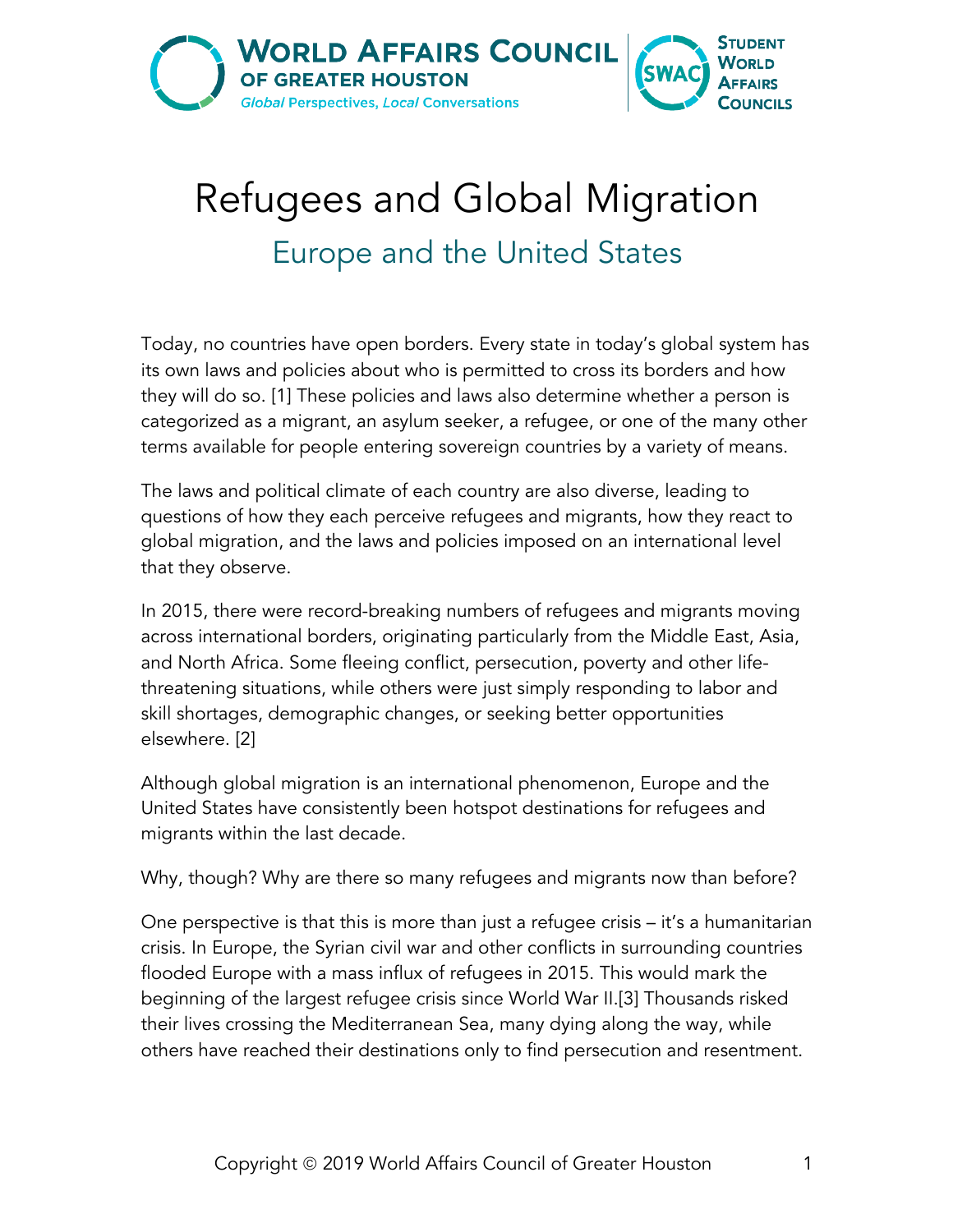

As Melissa Fleming of the UNHCR explains it: "The simple truth is that refugees would not risk their lives on a journey so dangerous if they could thrive where they are." [4]

Initially, multiple countries within the European Union, such as Italy, Greece, and Germany admitted a vast majority of migrants and refugees through their borders to help quell the crisis. Now, however, there is some pushback from these countries, creating limitations on the number of migrants and refugees accepted, as well as calling on other members of the European Union to share some of the burden.

What will this mean for future refugees if European countries begin to close their borders? Will people migrate anyways, risking their lives to cross the Mediterranean, only to be sent away at shore or deported? What will the United Nations do to prevent this from becoming an epidemic?

On the other side of the globe, migration has been similarly pressing.

Since Donald Trump was elected as president in 2016, immigration policy has been integral to his administration's agenda. He's made headlines with his proposition for a wall along the U.S.-Mexico border and even declared a national emergency to finance it in 2019. [5]

The Trump administration has also brought attention to the yearly caravan of migrants that travel from Central America to the southern border. Regularly describing these migrants as "stone cold criminals," President Trump has demanded that they return to their home countries.[6] His negative tone and controversial comments have spurred conflict and hysteria among the American people, as more migrants approach the border.

Yet when looking at the number of people crossing the U.S.-Mexico border and the number of migrants apprehended on that border, there are significantly lower numbers than in previous decades. In fact, U.S. federal law enforcement apprehensions of Central Americans attempting to cross the southern border remains at its lowest level since 1972.[7] This, then, begs the question: is there really crisis at the border?